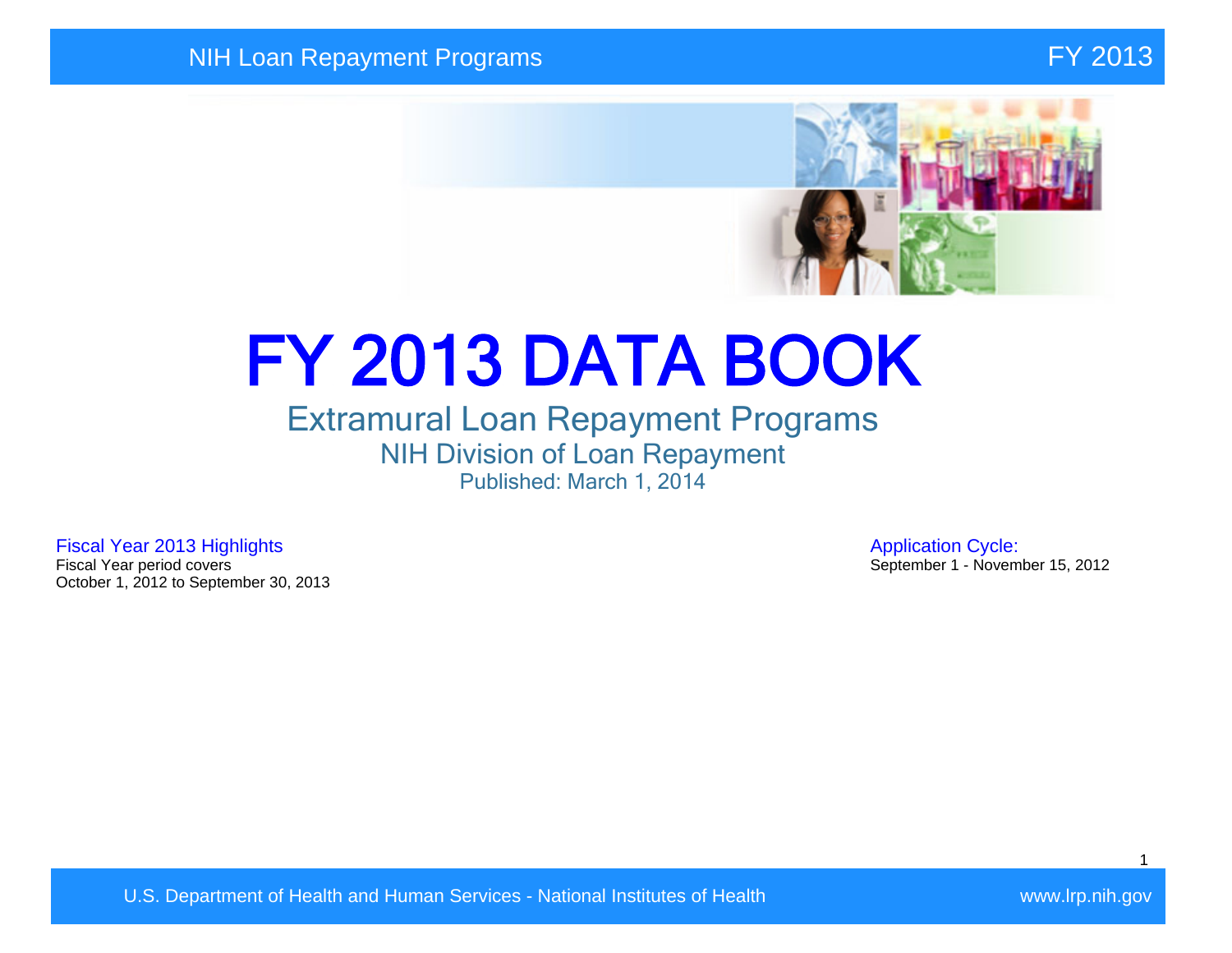## **Table of Contents**

| <b>NIH Institutes and Centers</b>                                     | 3  |
|-----------------------------------------------------------------------|----|
| The Year in Review                                                    | 4  |
|                                                                       |    |
| The Five Extramural Loan Repayment Programs                           | 5  |
| <b>Funded and Unfunded Applications by Program</b>                    | 6  |
| Applications, Awards, and Success Rates by Program                    | 9  |
| <b>Funding by Program</b>                                             | 10 |
| <b>Funding by NIH Institutes and Centers</b>                          | 13 |
| Applications, Awards, and Success Rates by Post-Degree Years          | 15 |
| <b>LRP Awards by Doctoral Degree</b>                                  | 16 |
| Applications, Awards, and Success Rates by Source of Research Funding | 18 |
| <b>Educational Debt Levels of LRP Awardees</b>                        | 19 |
| <b>Number of Prior Awards Received</b>                                | 20 |
| Applications, Awards, and Success Rates by Gender                     | 21 |
| <b>Awardee Demographics - Ethnicity</b>                               | 22 |
| <b>Awardee Demographics - Race</b>                                    | 23 |
| <b>Number of Awardees by State</b>                                    | 24 |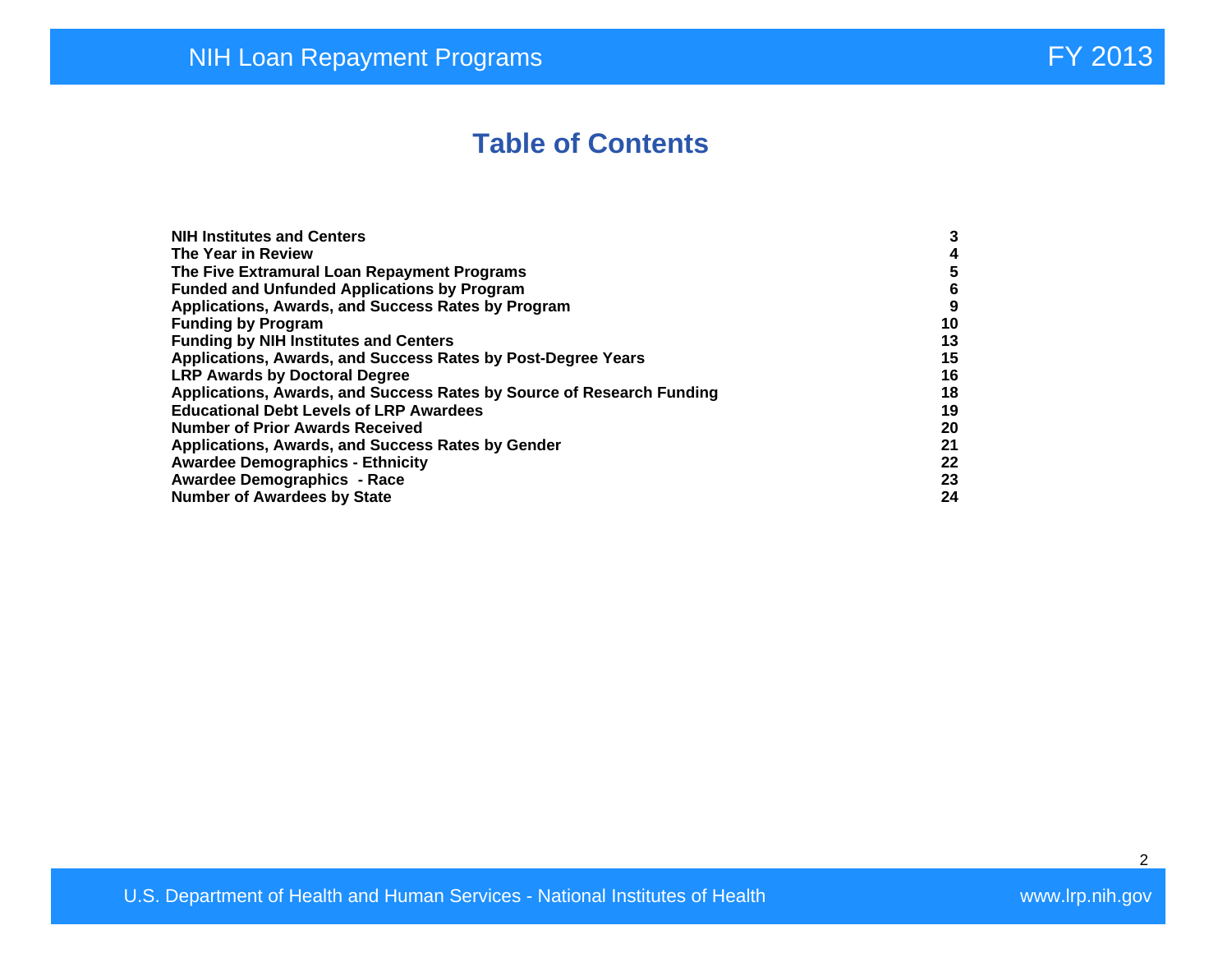### **NIH Institutes and Centers\***

#### **Institutes**

**National Cancer Institute (NCI) National Eye Institute (NEI) National Heart, Lung, and Blood Institute (NHLBI) National Human Genome Research Institute (NHGRI) National Institute on Aging (NIA) National Institute on Alcohol Abuse and Alcoholism (NIAAA) National Institute of Allergy and Infectious Diseases (NIAID) National Institute of Arthritis and Musculoskeletal and Skin Diseases (NIAMS) National Institute of Biomedical Imaging and Bioengineering (NIBIB) Eunice Kennedy Shriver National Institute of Child Health and Human Development (NICHD) National Institute on Deafness and Other Communication Disorders (NIDCD) National Institute of Dental and Craniofacial Research (NIDCR) National Institute of Diabetes and Digestive and Kidney Diseases (NIDDK) National Institute on Drug Abuse (NIDA) National Institute of Environmental Health Sciences (NIEHS) National Institute of General Medical Sciences (NIGMS) National Institute of Mental Health (NIMH) National Institute on Minority Health and Health Disparities (NIMHD) National Institute of Neurological Disorders and Stroke (NINDS) National Institute of Nursing Research (NINR)** 

#### **Centers**

**National Center for Complementary and Alternative Medicine (NCCAM) National Center for Advancing Translational Sciences (NCATS)** 

**\* Participating in the Extramural Loan Repayment Programs**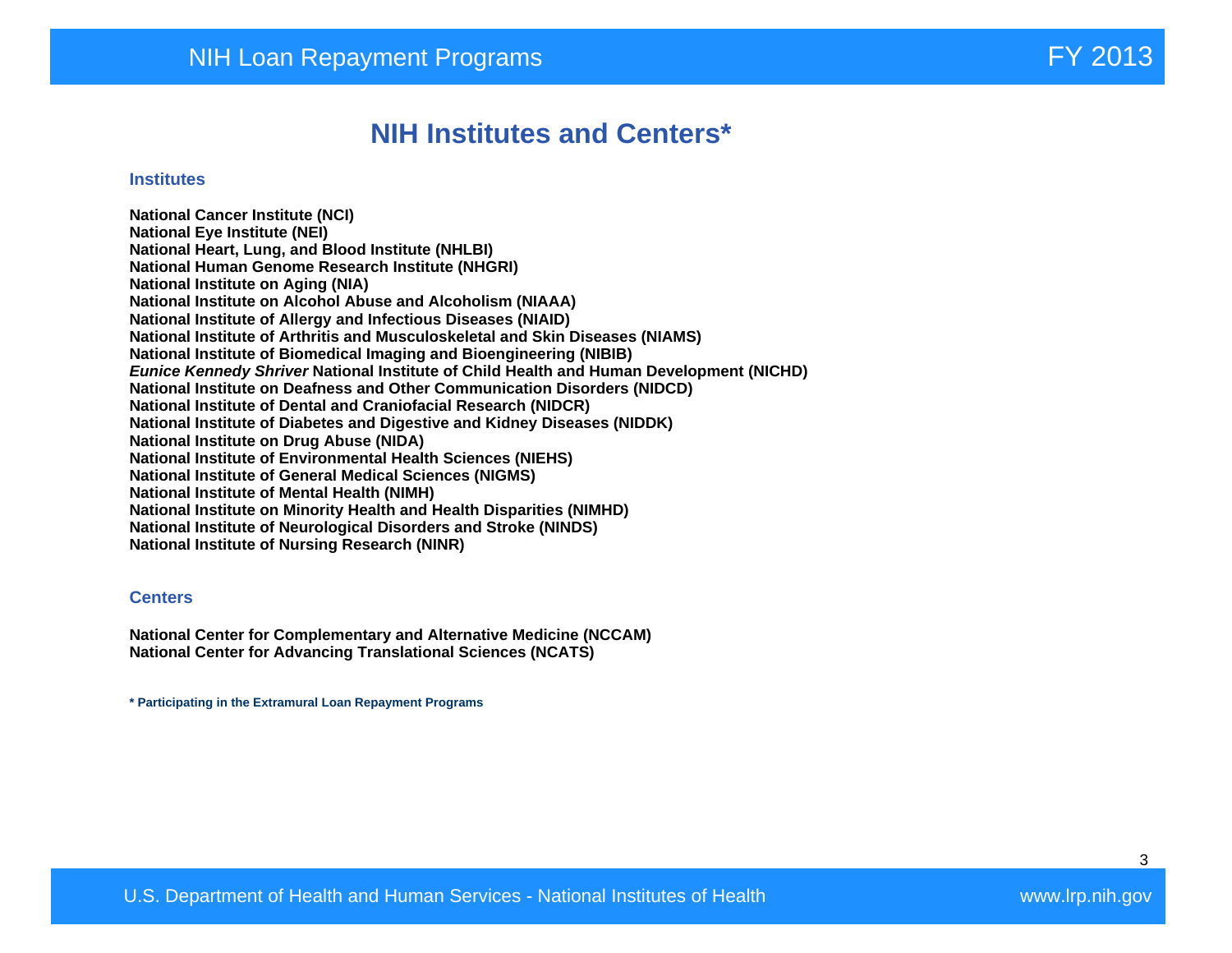# **The Year in Review**

In Fiscal Year (FY) 2013, 2,721 individuals applied to the five Extramural Loan Repayment Programs (LRPs): Clinical Research, Pediatric Research, Health Disparities Research, Clinical Research for Individuals from Disadvantaged Backgrounds, and Contraception and Infertility Research. Of those applicants, 1,328 were awarded contracts totaling \$66,747,267. The combined (new and renewal applicants) success rate for the Extramural LRPs was 49 percent.

The Extramural Clinical Research LRP received 55 percent (1,508) of all applications.

New applicants (those not previously funded) constituted 66 percent of all applications while renewal applicants (those previously funded) comprised 34 percent of all applicants. Success rates for new and renewal applicants were 39 and 67 percent, respectively.

The LRPs are open to health professionals with doctoral level degrees or advanced certifications and varying levels of experience. Most new FY 2013 awardees are beginning their careers, with 58 percent having received their qualifying degrees within the last 5 years and 93 percent within the past 10 years.

Physician doctorates (including dual physician doctorates and academic doctorates, for example, MD/PhD degrees) comprised 51 percent of the 1,328 awards, while those with academic doctoral level degrees comprised 55 percent of the total awards.

Seventy-seven percent of the new awardees had educational debt greater than \$50,000, with 13 percent having debt levels greater than \$200,000.

Women received 729 of the 1,328 LRP awards. Black/African American applicants received 110 awards. Asians received 137 awards. Hispanics received 89 awards. American Indians/Alaska Natives were recipients of 10 awards.

The Division of Loan Repayment offers multiple resources for assisting applicants. This includes two webinars that have been watched over 7,000 times. An Overview of the Loan Repayment Programs summarizes the programs and gives tips for applying, and the Application Tutorial outlines the four sections of the application and shows applicants how to avoid common pitfalls. The LRP web site [www.lrp.nih.gov](http://www.lrp.nih.gov/) contains links for both webinars.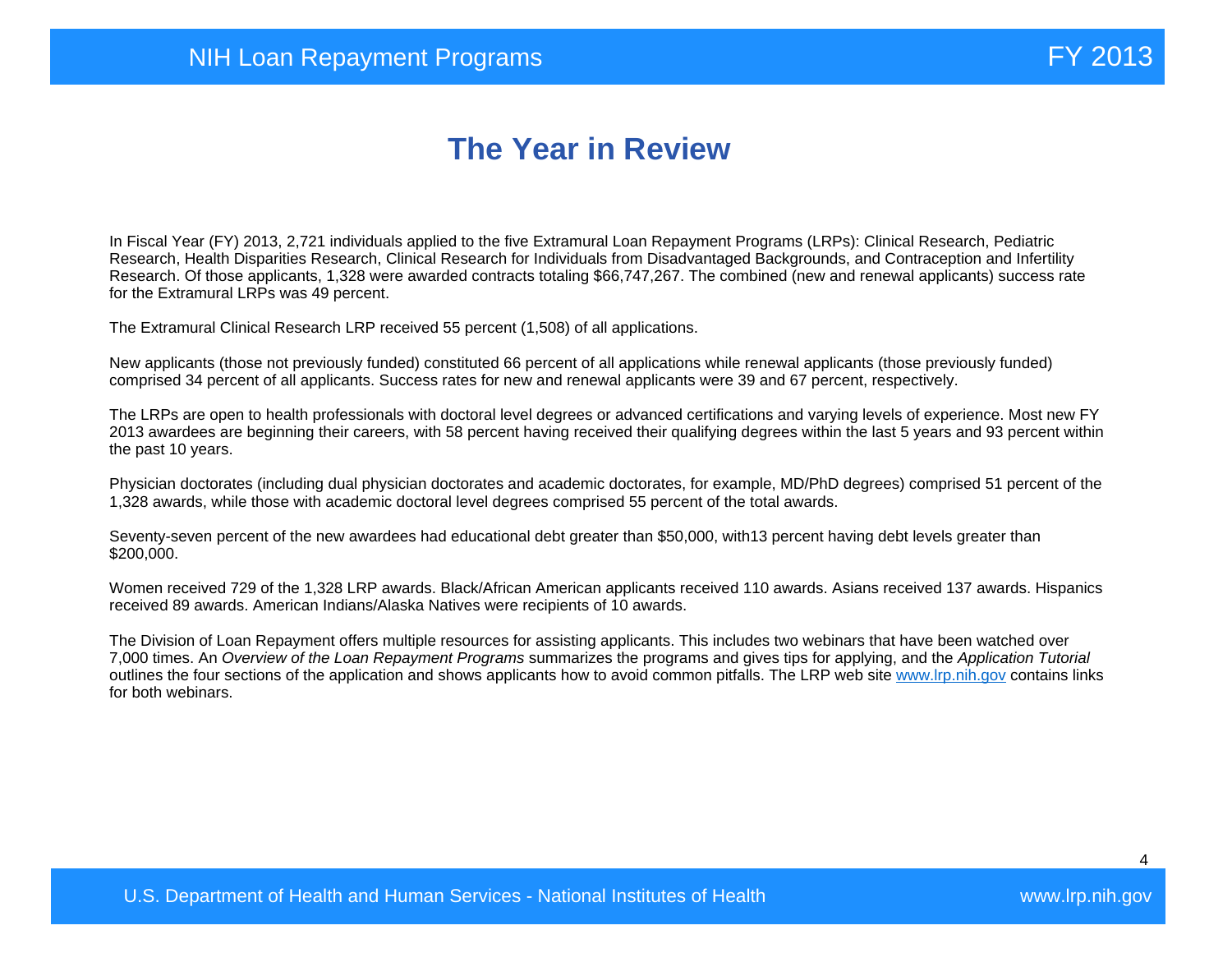#### **Clinical Research LRP:**

Clinical research is patient-oriented clinical research conducted with human subjects, or research on the causes and consequences of disease in human populations involving material of human origin (such as tissue specimens and cognitive phenomena) for which an investigator or colleague directly interacts with human subjects in an outpatient or inpatient setting to clarify a problem in human physiology, pathophysiology or disease, or epidemiologic or behavioral studies, outcomes research or health services research, or developing new technologies, therapeutic interventions, or clinical trials.

#### **Pediatric Research LRP:**

Qualified Pediatric Research is defined as research directly related to diseases, disorders, and other conditions in children.

#### **Health Disparities Research LRP:**

The scope of research qualified for this program includes basic research, clinical research or behavioral research directly related to health disparity populations and the medically underserved. Group is defined as a health disparity population: If there is a significant disparity in the overall rate of disease incidence, prevalence, morbidity, mortality, or survival rates in the population as compared to the health status of the general population.

#### **Clinical Research for Individuals from Disadvantaged Backgrounds LRP:**

For this program, an individual from a disadvantaged background is defined according to low family income levels set by the U.S. Bureau of the Census – as published in the Federal Register.

To meet this low-income requirement candidates must demonstrate their disadvantaged status by submitting (1) a written statement from former school(s) where he/she qualified for Federal disadvantaged assistance, (2) verification of receipt of loans from either the Health Professions Student Loans (HPSL) or Loans for Disadvantaged Student Program, or (3) verification of a scholarship from the U.S. Department of Health and Human Services under the Scholarship for Individuals with Exceptional Financial Need.

#### **Contraception and Infertility Research LRP:**

Contraception research is defined as research whose ultimate goal is to provide new or improved methods of preventing pregnancy. Infertility research is defined as research whose long-range objective is to evaluate, treat, or ameliorate conditions which result in the failure of couples to either conceive or bear young.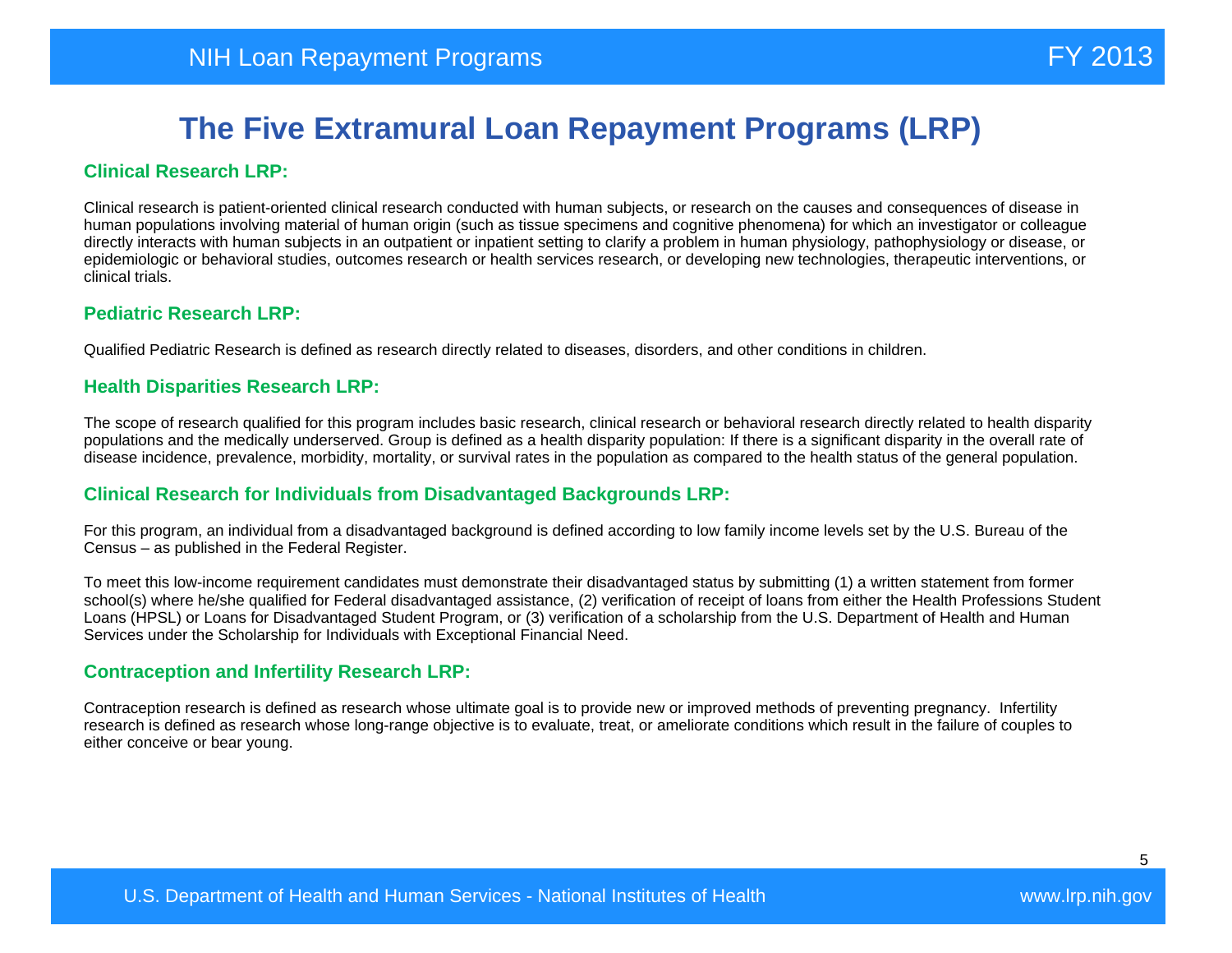#### **Funded and Unfunded Applications by Program (New + Renewal)**

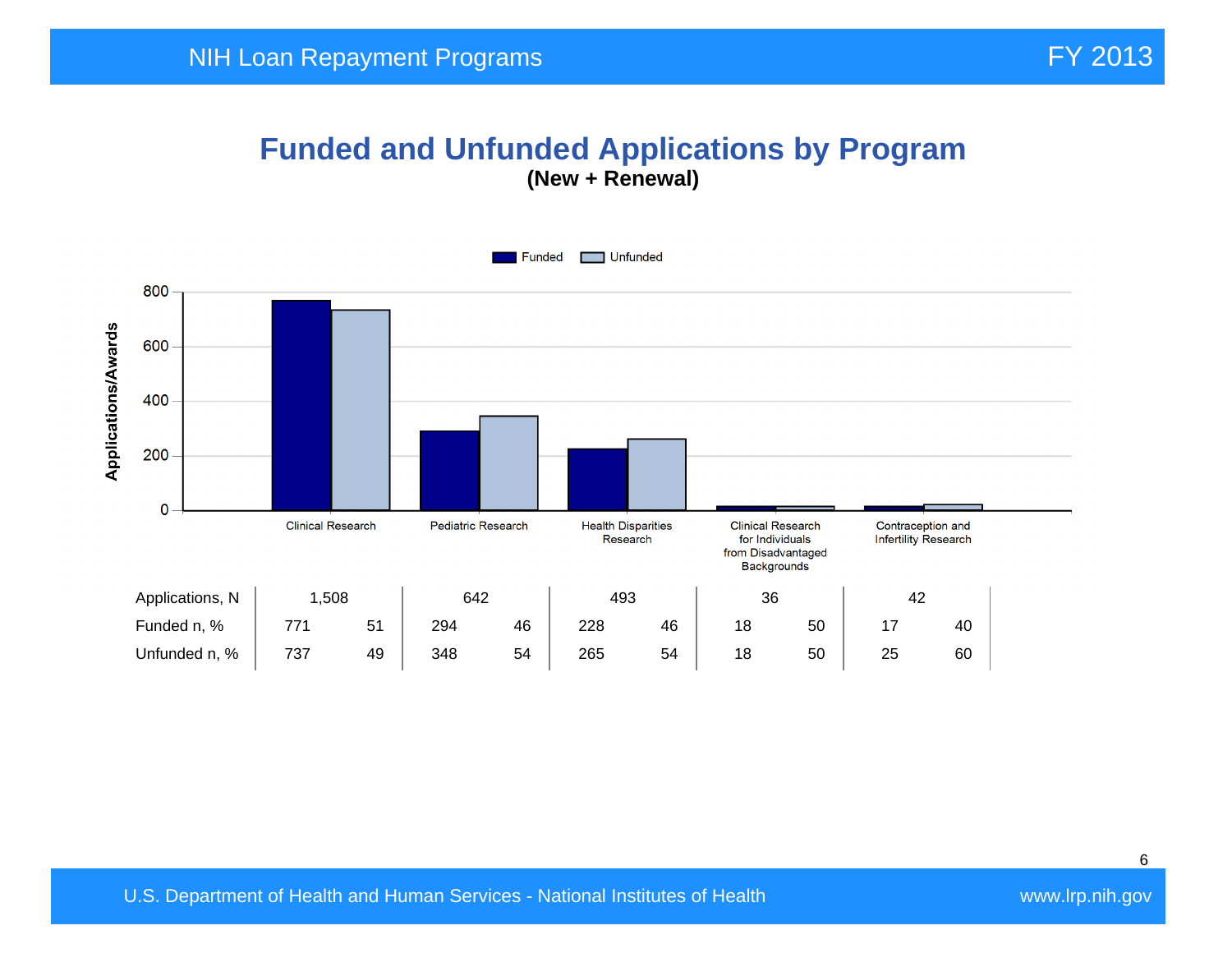## **Funded and Unfunded Applications by Program (New)**

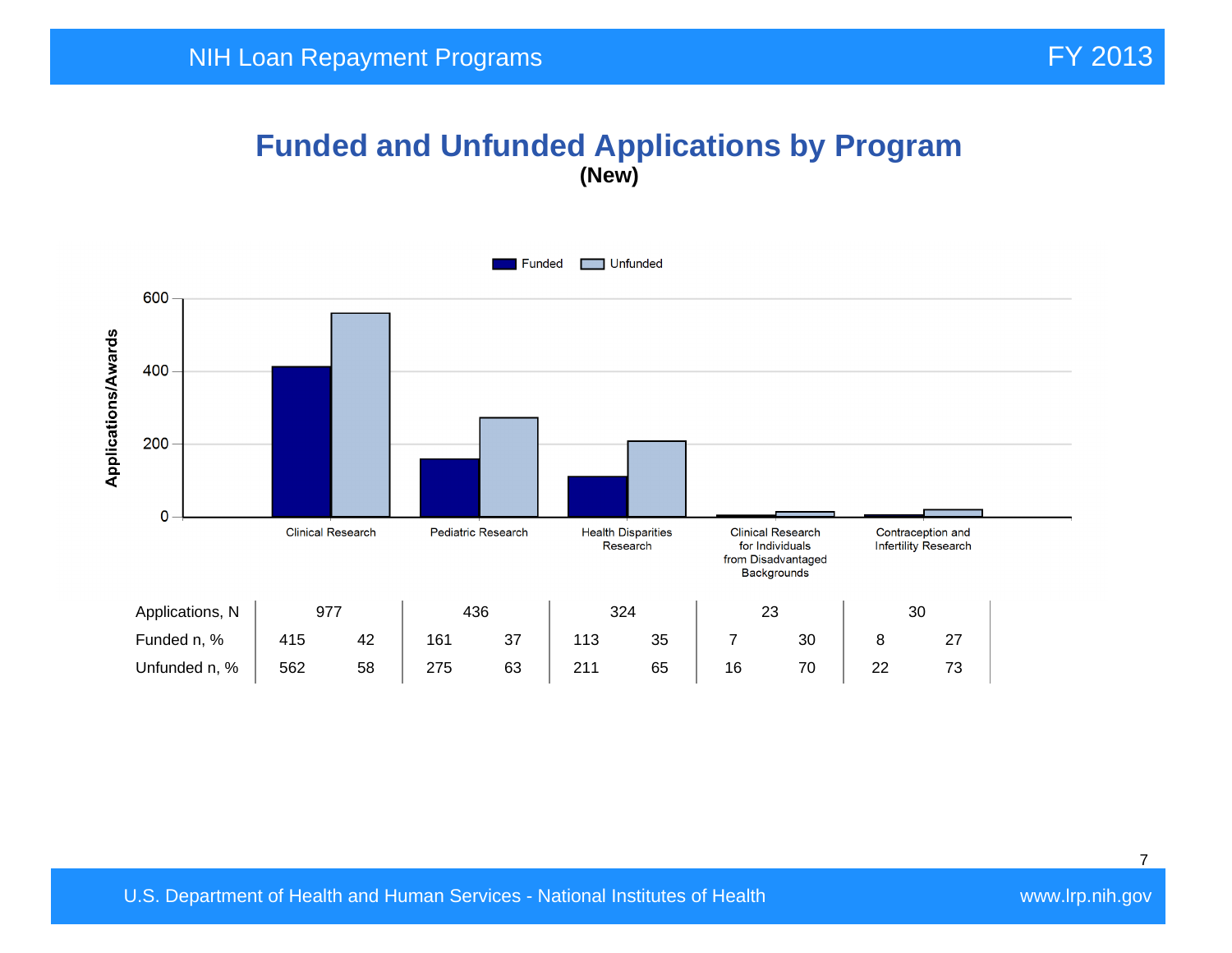#### **Funded and Unfunded Applications by Program (Renewal)**

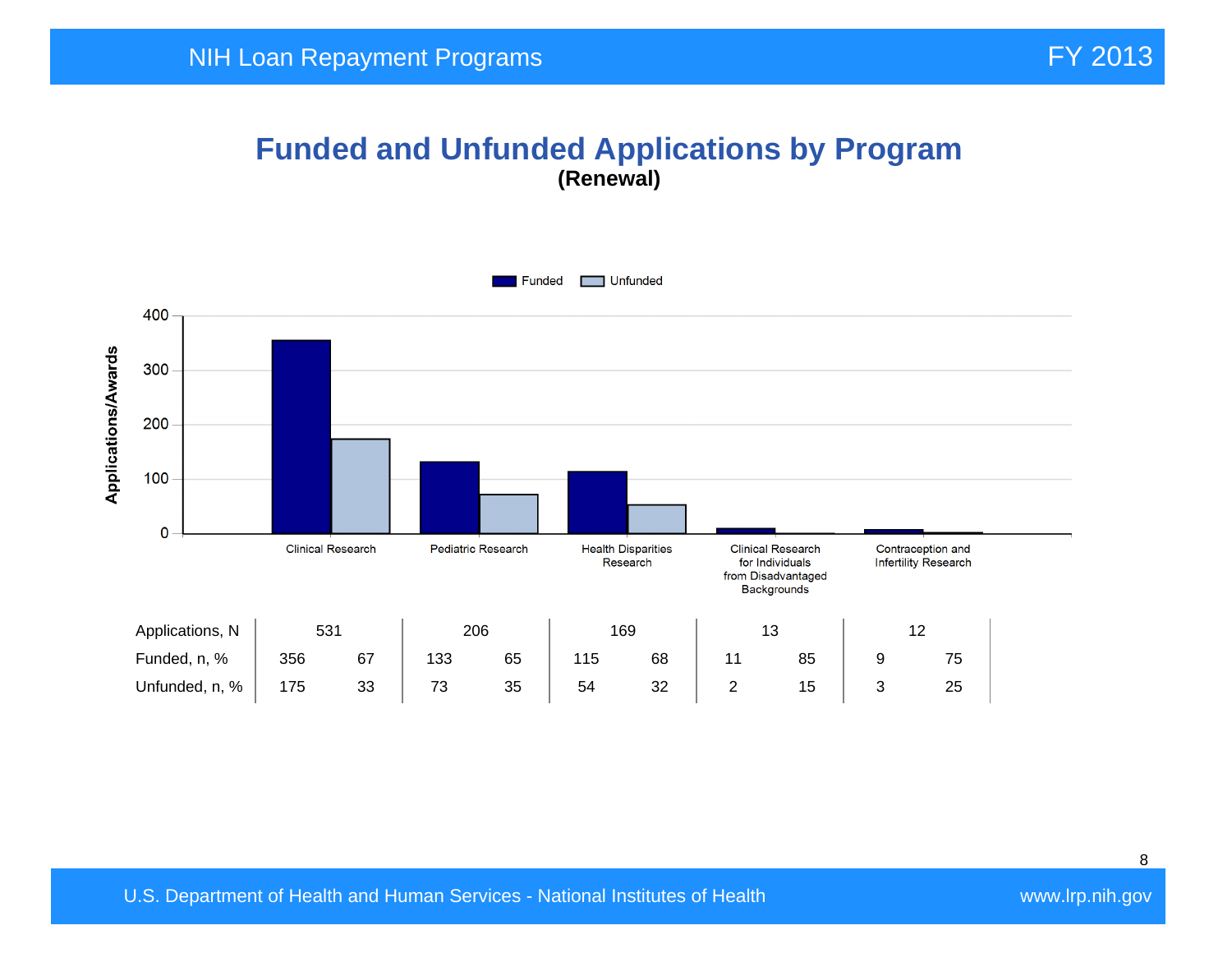# **Applications, Awards, and Success Rates by Program**

|                                                                                 | <b>New + Renewal</b>            |              |                                    | <b>New</b>                      |              |                                                | <b>Renewal</b>                  |              |                                    |
|---------------------------------------------------------------------------------|---------------------------------|--------------|------------------------------------|---------------------------------|--------------|------------------------------------------------|---------------------------------|--------------|------------------------------------|
| <b>LRP</b>                                                                      | <b>Applications Awards</b><br>N | $\mathsf{n}$ | <b>Success</b><br><b>Rate</b><br>% | <b>Applications Awards</b><br>N | $\mathsf{n}$ | <b>Success</b><br><b>Rate</b><br>$\frac{9}{6}$ | <b>Applications Awards</b><br>N | $\mathsf{n}$ | <b>Success</b><br><b>Rate</b><br>% |
| Clinical<br>Research                                                            | 1,508                           | 771          | 51                                 | 977                             | 415          | 42                                             | 531                             | 356          | 67                                 |
| Pediatric<br>Research                                                           | 642                             | 294          | 46                                 | 436                             | 161          | 37                                             | 206                             | 133          | 65                                 |
| Health<br><b>Disparities</b><br>Research                                        | 493                             | 228          | 46                                 | 324                             | 113          | 35                                             | 169                             | 115          | 68                                 |
| Clinical<br>Research for<br>Individuals<br>from<br>Disadvantaged<br>Backgrounds | 36                              | 18           | 50                                 | 23                              | 7            | 30                                             | 13                              | 11           | 85                                 |
| Contraception<br>and Infertility<br>Research                                    | 42                              | 17           | 40                                 | 30                              | 8            | 27                                             | 12                              | 9            | 75                                 |
| <b>Total</b>                                                                    | 2,721                           | 1,328        | 49                                 | 1,790                           | 704          | 39                                             | 931                             | 624          | 67                                 |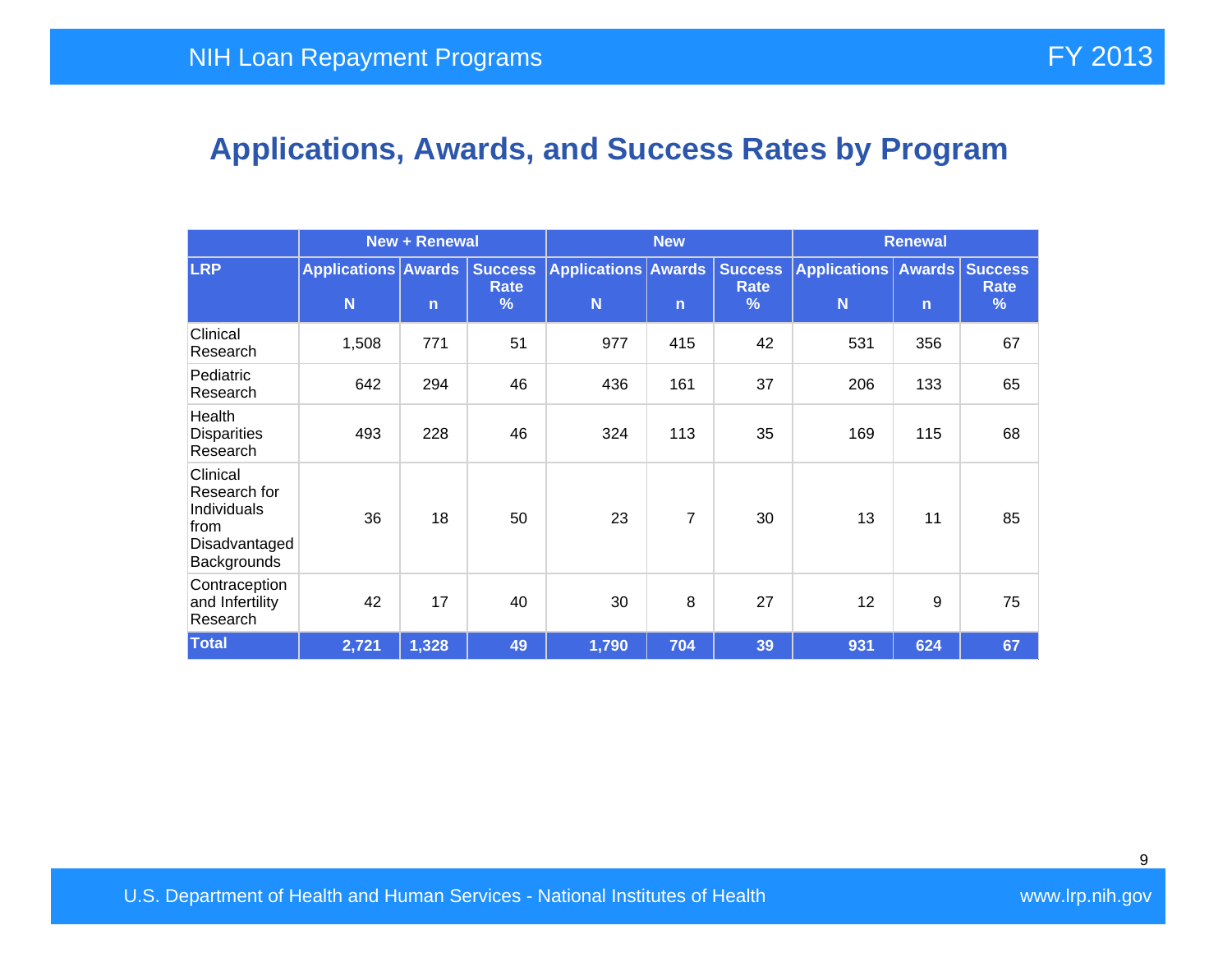### **Funding by Program (New + Renewal)**

| <b>LRP</b>                                                          | <b>Awards</b> | <b>Funding</b> | <b>Mean Award</b> | <b>Standard Deviation</b> |
|---------------------------------------------------------------------|---------------|----------------|-------------------|---------------------------|
| <b>Clinical Research</b>                                            | 771           | \$38,881,079   | \$50,429          | \$30,926                  |
| Pediatric Research                                                  | 294           | \$14,882,945   | \$50,622          | \$30,798                  |
| <b>Health Disparities Research</b>                                  | 228           | \$10,934,036   | \$47,956          | \$30,940                  |
| Clinical Research for Individuals from<br>Disadvantaged Backgrounds | 18            | \$1,030,668    | \$57,259          | \$31,865                  |
| Contraception and Infertility<br>Research                           | 17            | \$1,018,539    | \$59,914          | \$29,350                  |
| <b>Total</b>                                                        | 1,328         | \$66,747,267   | \$50,261          | \$30,893                  |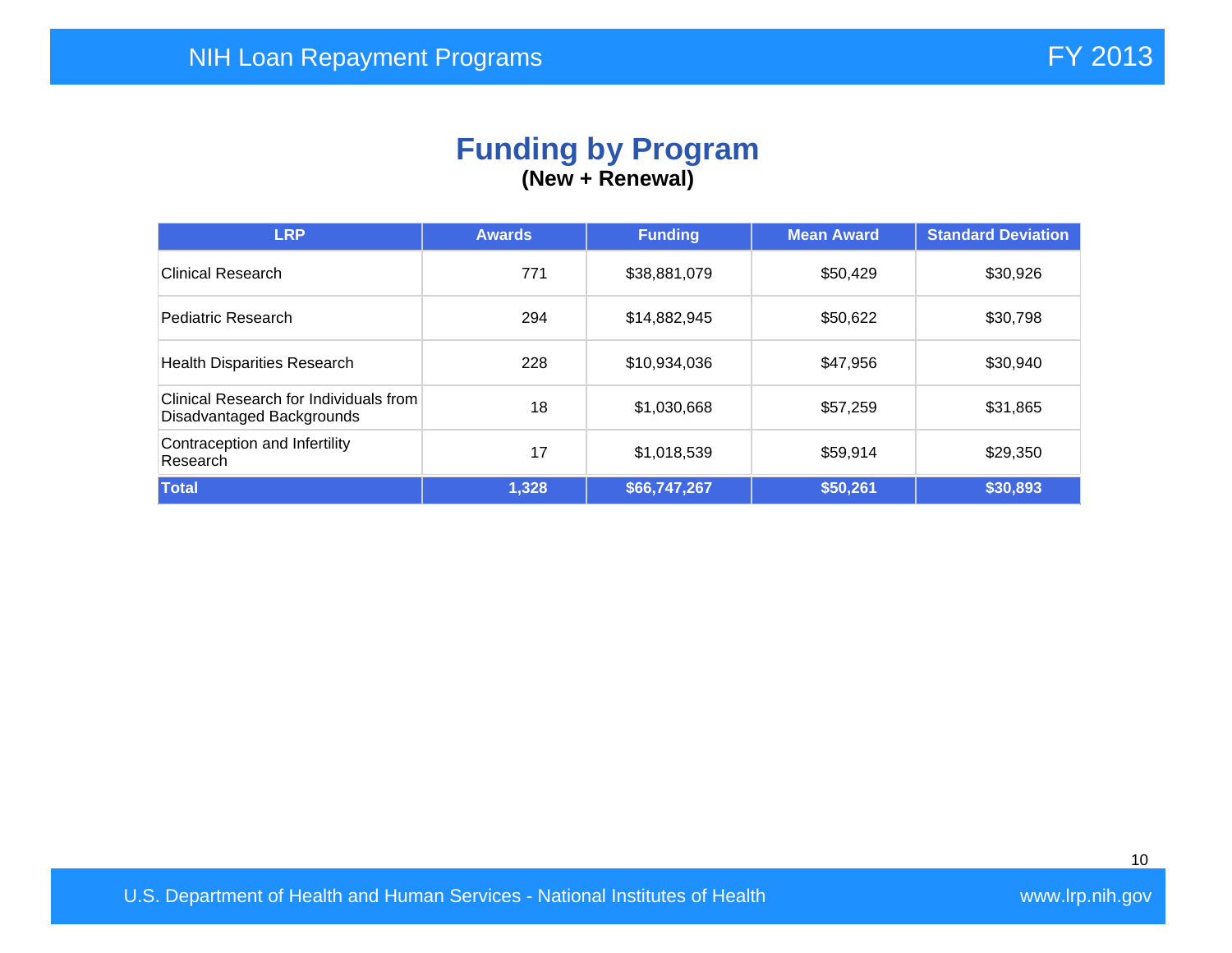### **Funding by Program (New)**

| <b>LRP</b>                                                          | <b>Awards</b> | <b>Funding</b> | <b>Mean Award</b> | <b>Standard Deviation</b> |
|---------------------------------------------------------------------|---------------|----------------|-------------------|---------------------------|
| <b>Clinical Research</b>                                            | 415           | \$26,679,435   | \$64,288          | \$30,840                  |
| Pediatric Research                                                  | 161           | \$10,187,282   | \$63,275          | \$30,775                  |
| <b>Health Disparities Research</b>                                  | 113           | \$7,197,589    | \$63,695          | \$30,349                  |
| Clinical Research for Individuals from<br>Disadvantaged Backgrounds | 7             | \$516,569      | \$73,796          | \$28,503                  |
| Contraception and Infertility<br>Research                           | 8             | \$582,998      | \$72,875          | \$30,762                  |
| Total                                                               | 704           | \$45,163,873   | \$64,153          | \$30,672                  |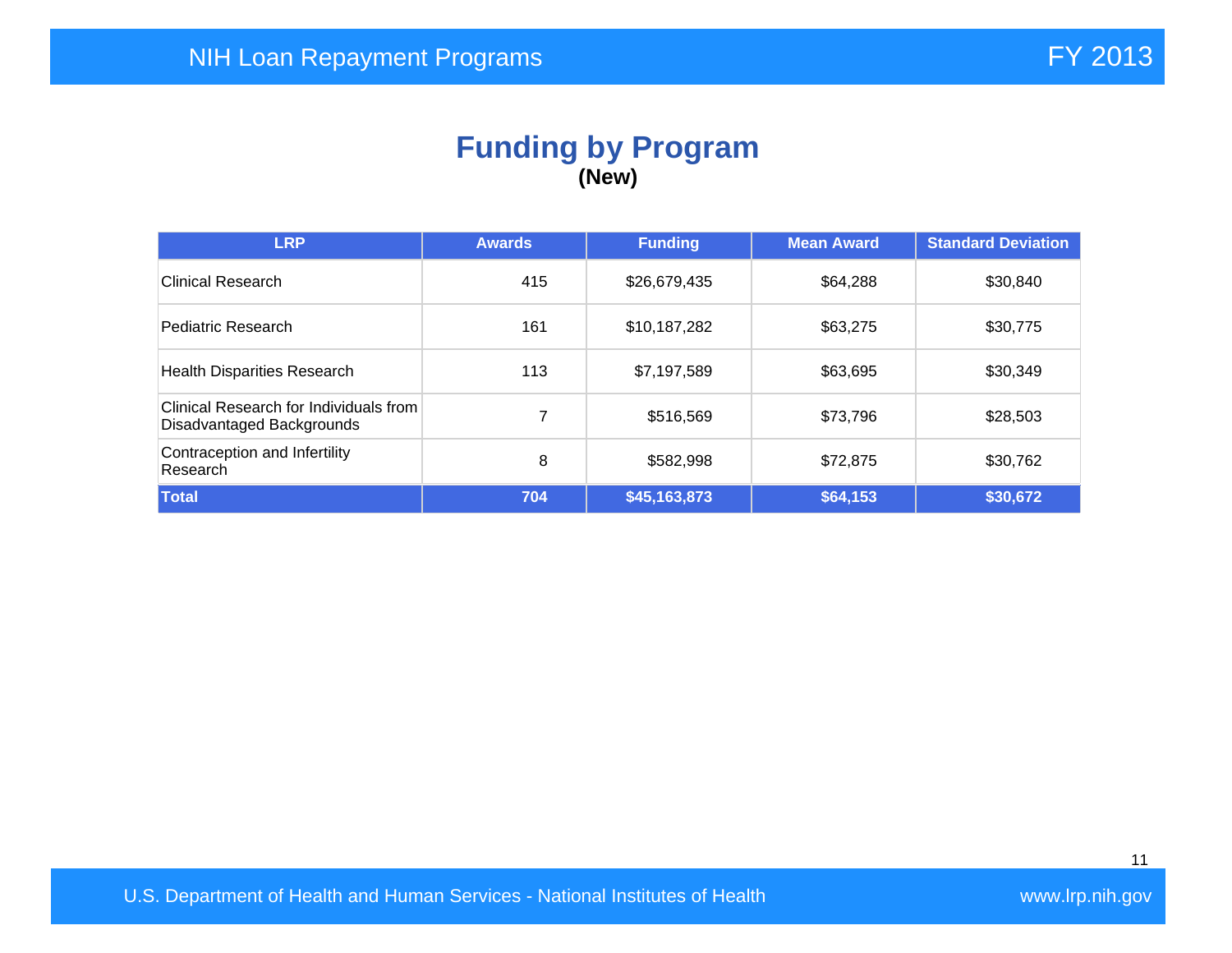## **Funding by Program (Renewal)**

| <b>LRP</b>                                                          | <b>Awards</b> | <b>Funding</b> | <b>Mean Award</b> | <b>Standard Deviation</b> |
|---------------------------------------------------------------------|---------------|----------------|-------------------|---------------------------|
| <b>Clinical Research</b>                                            | 356           | \$12,201,645   | \$34,274          | \$21,887                  |
| Pediatric Research                                                  | 133           | \$4,695,663    | \$35,306          | \$22,929                  |
| <b>Health Disparities Research</b>                                  | 115           | \$3,736,448    | \$32,491          | \$22,681                  |
| Clinical Research for Individuals from<br>Disadvantaged Backgrounds | 11            | \$514,098      | \$46,736          | \$30,421                  |
| Contraception and Infertility<br>Research                           | 9             | \$435,540      | \$48,393          | \$24,033                  |
| Total                                                               | 624           | \$21,583,394   | \$34,589          | \$22,519                  |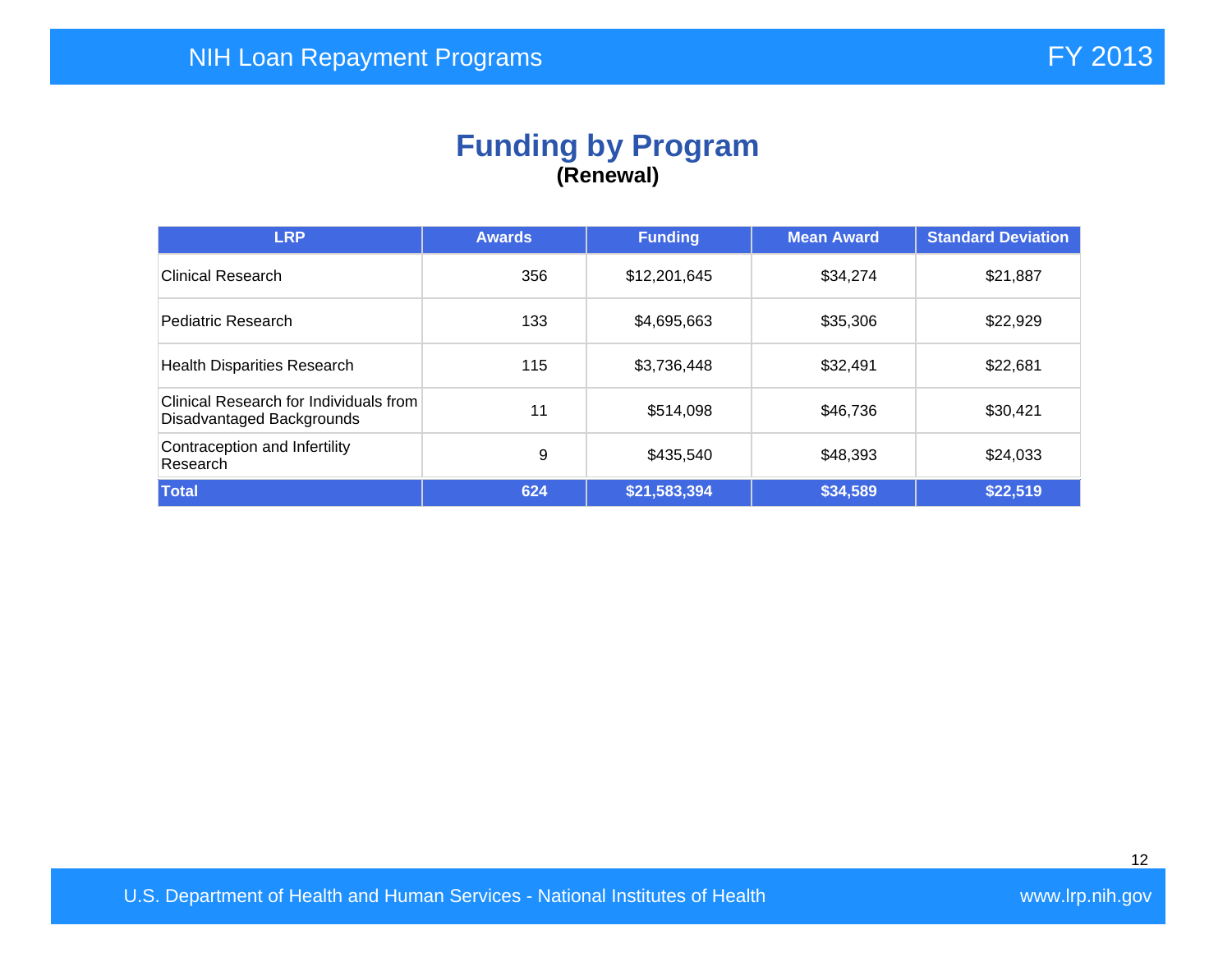# **Funding by NIH Institutes and Centers (New)**

| IC           | <b>Awards</b>  | <b>Funding</b> | <b>Mean Award</b> | <b>Standard Deviation</b> |
|--------------|----------------|----------------|-------------------|---------------------------|
| <b>NIMHD</b> | 120            | \$7,714,158    | \$64,285          | \$30,224                  |
| <b>NCI</b>   | 103            | \$7,265,876    | \$70,542          | \$30,821                  |
| <b>NHLBI</b> | 80             | \$5,289,111    | \$66,114          | \$30,338                  |
| <b>NIMH</b>  | 67             | \$3,604,320    | \$53,796          | \$30,931                  |
| <b>NICHD</b> | 60             | \$3,767,066    | \$62,784          | \$29,171                  |
| <b>NIAID</b> | 53             | \$3,533,361    | \$66,667          | \$30,182                  |
| <b>NIDDK</b> | 46             | \$3,148,187    | \$68,439          | \$27,636                  |
| <b>NINDS</b> | 30             | \$2,211,718    | \$73,724          | \$29,294                  |
| <b>NIA</b>   | 22             | \$1,428,523    | \$64,933          | \$31,619                  |
| <b>NEI</b>   | 18             | \$1,161,824    | \$64,546          | \$34,726                  |
| <b>NIAAA</b> | 17             | \$803,726      | \$47,278          | \$23,760                  |
| <b>NIAMS</b> | 16             | \$1,133,245    | \$70,828          | \$29,734                  |
| <b>NIDA</b>  | 16             | \$792,407      | \$49,525          | \$28,735                  |
| <b>NCATS</b> | 14             | \$831,418      | \$59,387          | \$31,301                  |
| <b>NIDCD</b> | 11             | \$596,042      | \$54,186          | \$36,376                  |
| <b>NIGMS</b> | 9              | \$528,463      | \$58,718          | \$34,367                  |
| <b>NIEHS</b> | 9              | \$432,832      | \$48,092          | \$30,579                  |
| <b>NIDCR</b> | $\,6$          | \$411,039      | \$68,507          | \$40,753                  |
| <b>NCCAM</b> | 3              | \$291,900      | \$97,300          | \$0                       |
| <b>NHGRI</b> | $\overline{2}$ | \$160,626      | \$80,313          | \$24,023                  |
| <b>NIBIB</b> | $\overline{2}$ | \$58,031       | \$29,016          | \$1,140                   |
| Total        | 704            | \$45,163,873   | \$64,153          | \$30,672                  |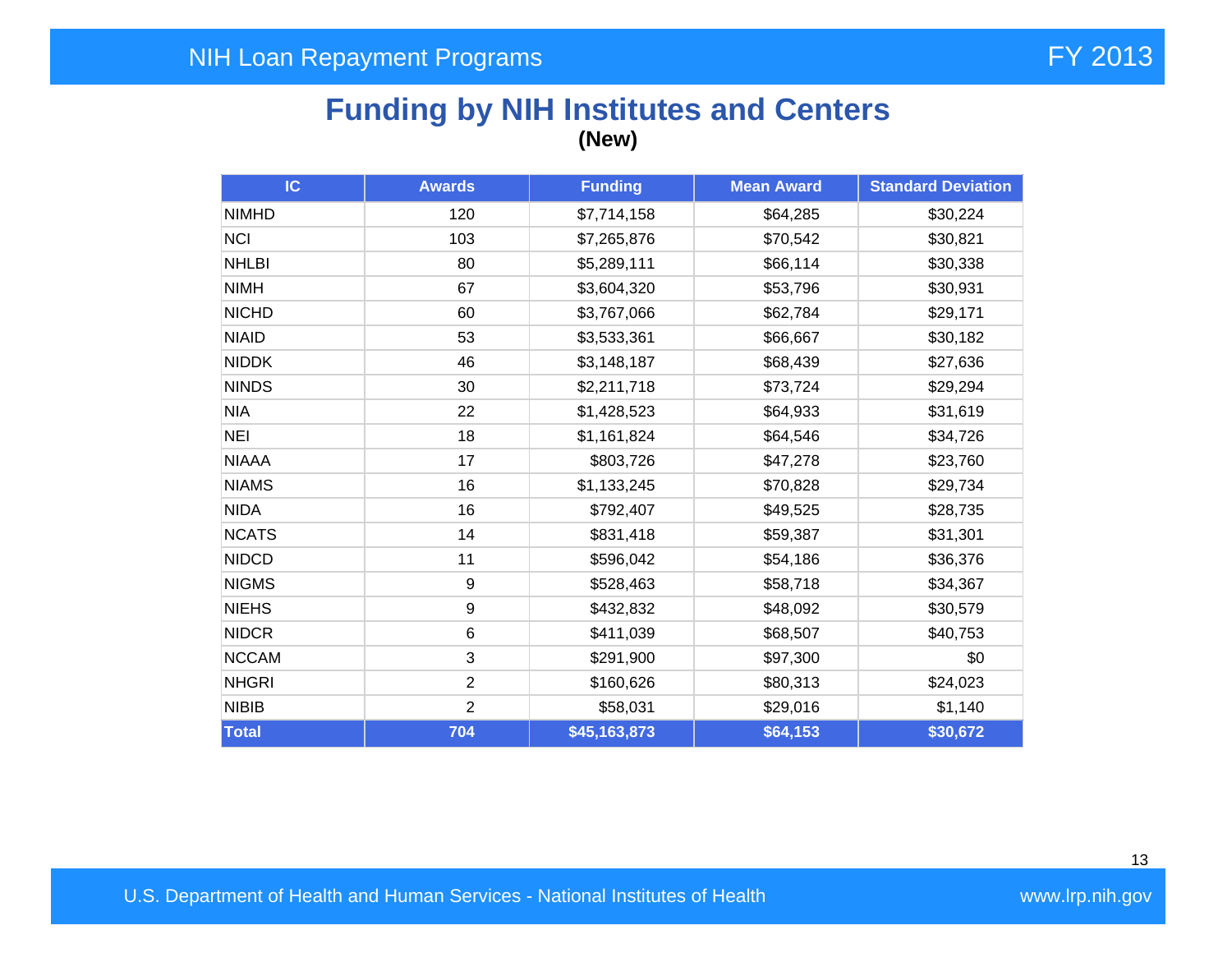## **Funding by NIH Institutes and Centers (Renewal)**

| IC           | <b>Awards</b> | <b>Funding</b> | <b>Mean Award</b> | <b>Standard Deviation</b> |
|--------------|---------------|----------------|-------------------|---------------------------|
| <b>NIMHD</b> | 126           | \$4,250,546    | \$33,734          | \$23,654                  |
| <b>NCI</b>   | 100           | \$2,956,558    | \$29,566          | \$15,757                  |
| <b>NIAID</b> | 55            | \$2,081,920    | \$37,853          | \$19,557                  |
| <b>NICHD</b> | 53            | \$2,164,984    | \$40,849          | \$27,132                  |
| <b>NCATS</b> | 52            | \$1,861,237    | \$35,793          | \$25,224                  |
| <b>NHLBI</b> | 45            | \$1,730,954    | \$38,466          | \$21,510                  |
| <b>NIMH</b>  | 36            | \$1,064,426    | \$29,567          | \$23,137                  |
| <b>NIA</b>   | 25            | \$819,477      | \$32,779          | \$23,006                  |
| <b>NIAAA</b> | 25            | \$742,909      | \$29,716          | \$23,761                  |
| <b>NINDS</b> | 21            | \$857,458      | \$40,831          | \$27,263                  |
| <b>NIDA</b>  | 20            | \$485,636      | \$24,282          | \$14,230                  |
| <b>NIDDK</b> | 18            | \$843,798      | \$46,878          | \$27,512                  |
| <b>NIAMS</b> | 16            | \$701,781      | \$43,861          | \$23,951                  |
| <b>NEI</b>   | 7             | \$186,849      | \$26,693          | \$21,140                  |
| <b>NCCAM</b> | 6             | \$149,395      | \$24,899          | \$12,587                  |
| <b>NIDCR</b> | 5             | \$193,810      | \$38,762          | \$16,327                  |
| <b>NIEHS</b> | 5             | \$150,856      | \$30,171          | \$12,873                  |
| <b>NIGMS</b> | 3             | \$169,133      | \$56,378          | \$13,384                  |
| <b>NHGRI</b> | 3             | \$89,302       | \$29,767          | \$18,713                  |
| <b>NIDCD</b> | 3             | \$82,366       | \$27,455          | \$19,307                  |
| <b>NIBIB</b> | $\mathbf 0$   | \$0            | \$0               | \$0                       |
| Total        | 624           | \$21,583,394   | \$34,589          | \$22,519                  |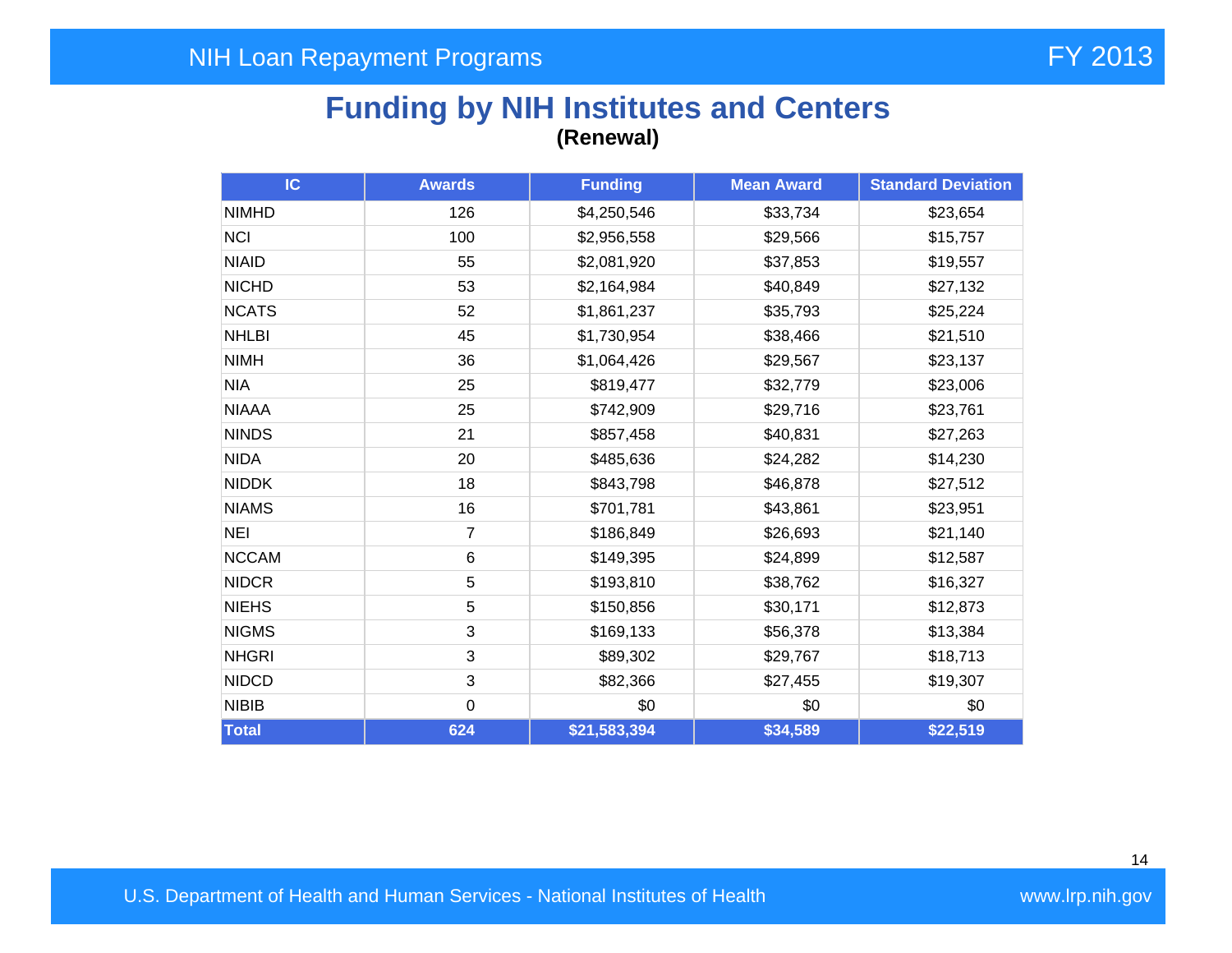#### **Applications, Awards, and Success Rates by Post-Degree Years (New)**

| <b>Years Since Degree</b> | <b>Applications</b><br>N | <b>Awards</b><br>n | <b>Success rate</b><br>℅ |
|---------------------------|--------------------------|--------------------|--------------------------|
| <1 Year                   | 13                       | 8                  | 62                       |
| 1 to 5 Years              | 1,026                    | 381                | 37                       |
| 6 to 10 Years             | 618                      | 256                | 41                       |
| 11 to 15 Years            | 112                      | 51                 | 46                       |
| 15+ Years                 | 21                       | 8                  | 38                       |
| <b>Total</b>              | 1,790                    | 704                | 39                       |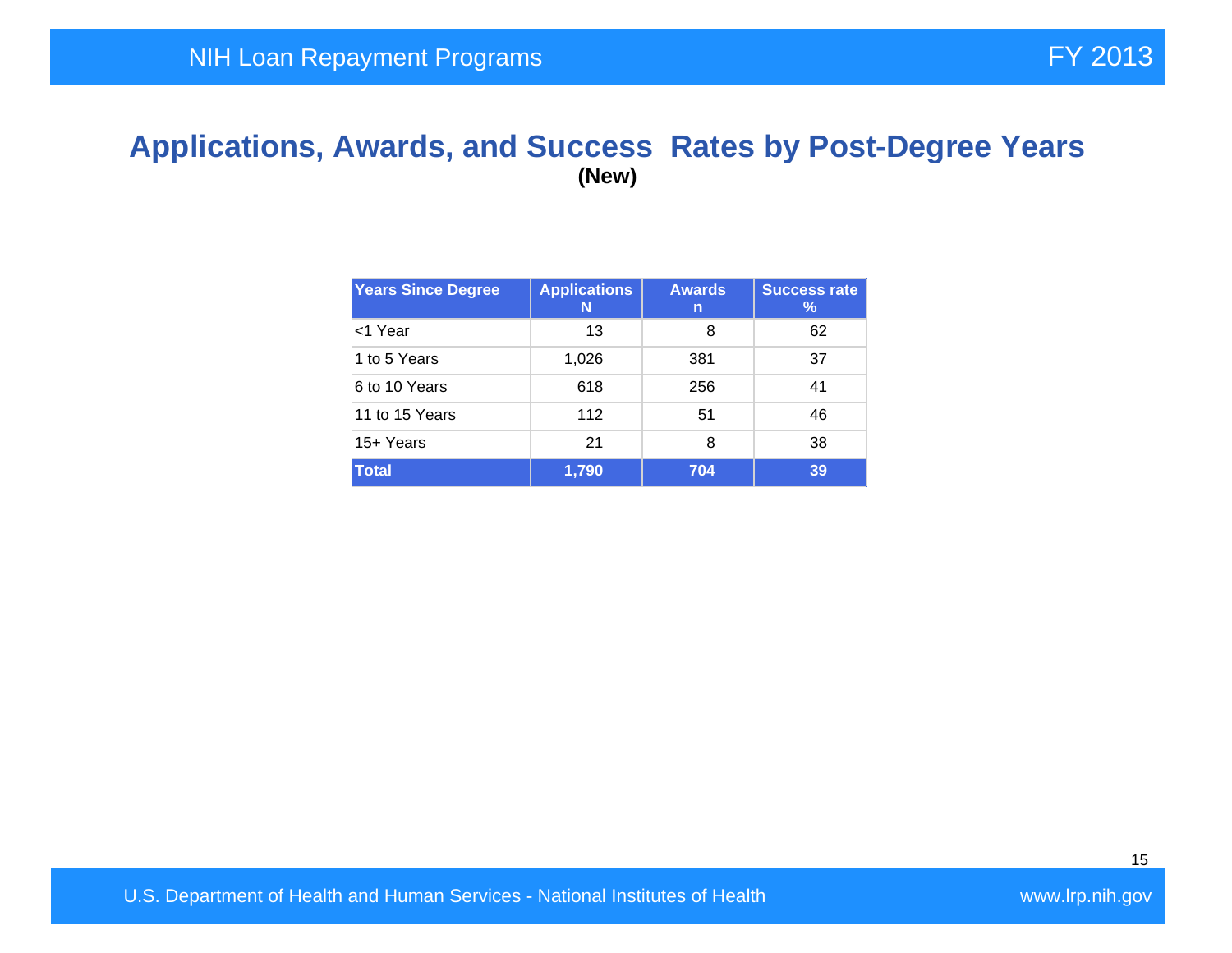## **LRP Awards by Doctoral Degree (New)**

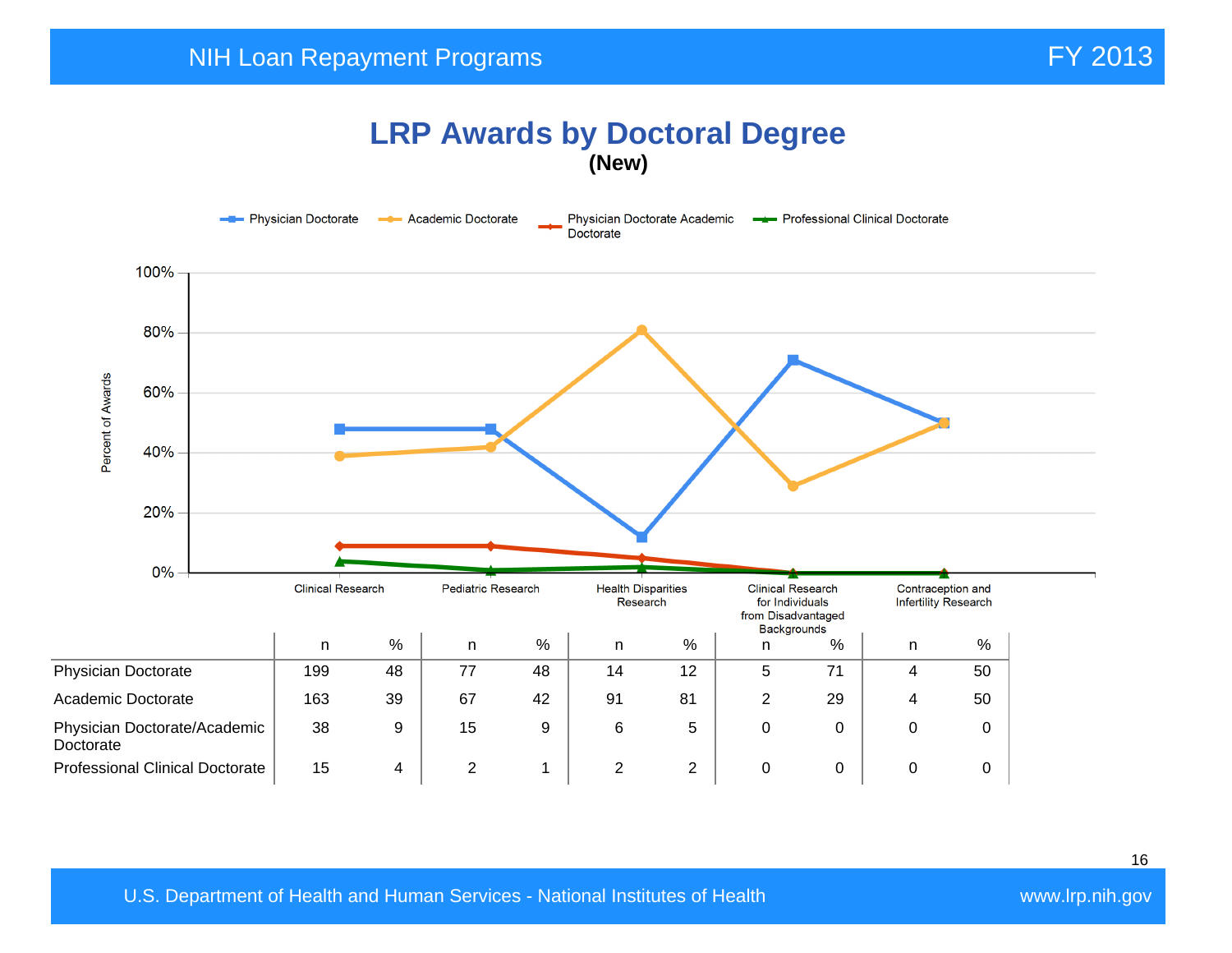## **LRP Awards by Doctoral Degree (Renewal)**



Note: Percentages do not total to 100% due to rounding error.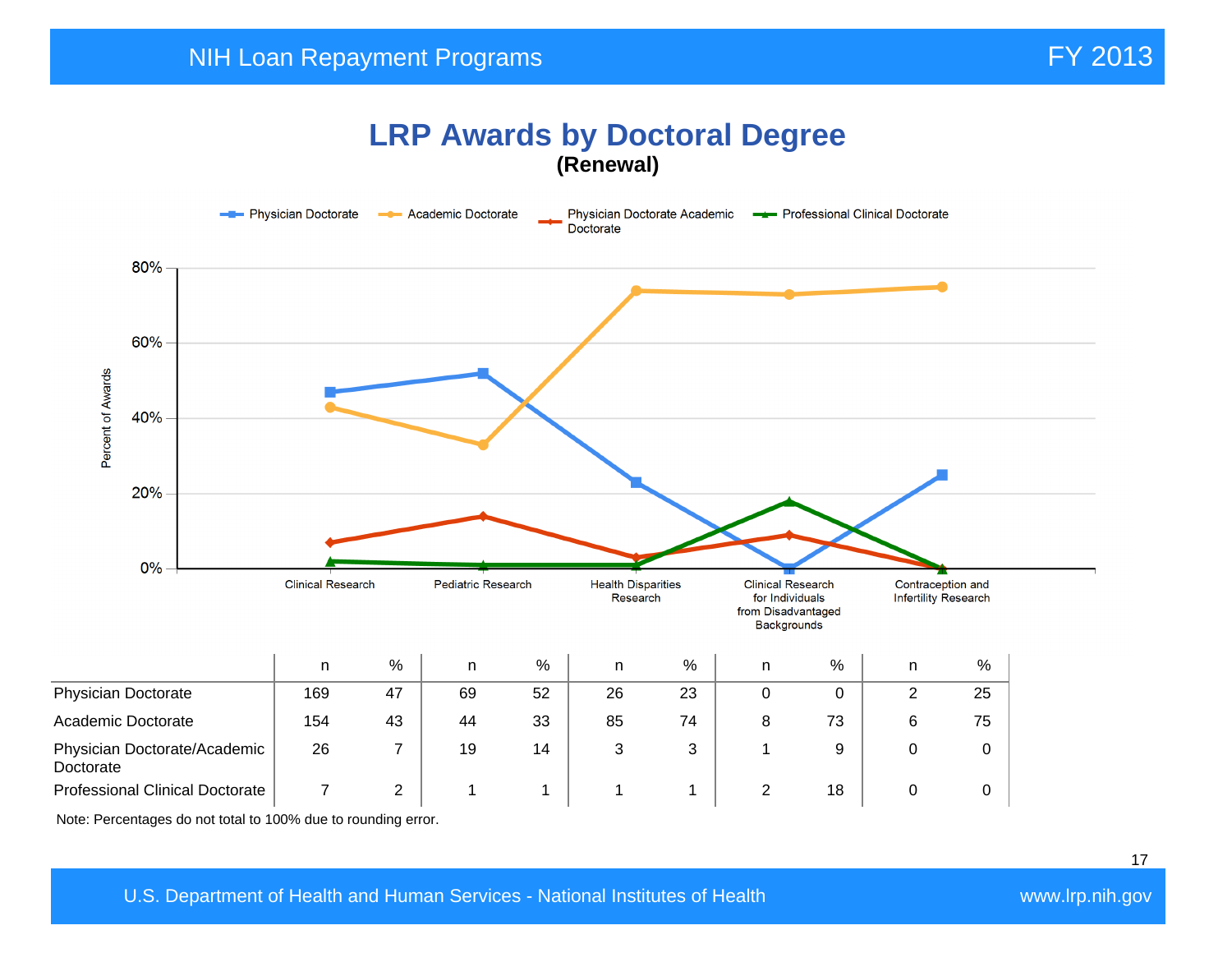#### **Applications, Awards, and Success Rates by Source of Research Funding (New + Renewal)**

| <b>Source of Research Funding</b> | <b>Applications</b><br>N | <b>Awards</b><br>n | <b>Success Rate</b><br>℅ |
|-----------------------------------|--------------------------|--------------------|--------------------------|
| NIH Only                          | 834                      | 425                | 51                       |
| NIH and Non Profit                | 1.141                    | 632                | 55                       |
| Non Profit Only                   | 746                      | 271                | 36                       |
| <b>Total</b>                      | 2,721                    | 1,328              | 49                       |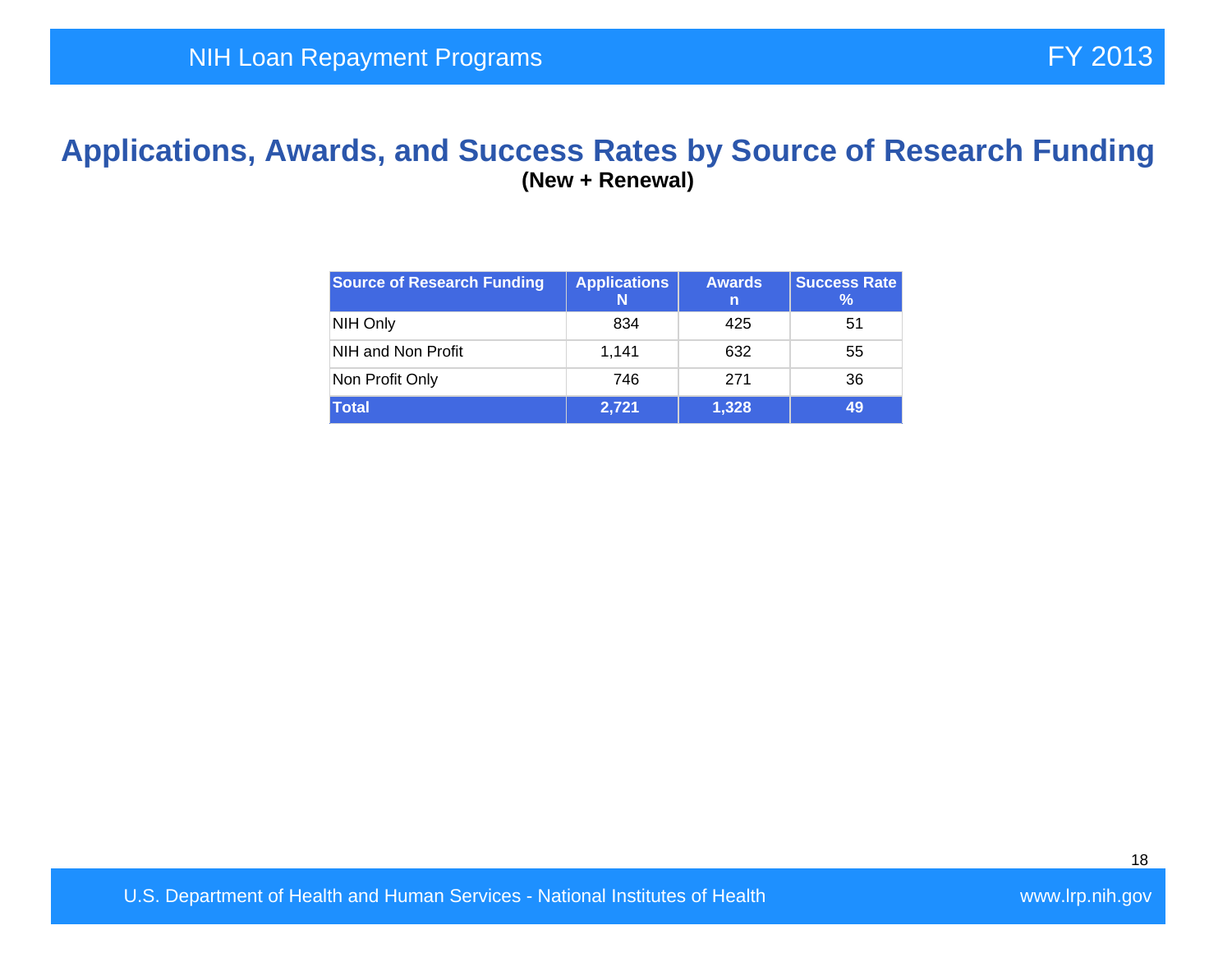#### **Educational Debt Levels of LRP Awardees (New)**



Note: Percentages do not total to 100% due to rounding error.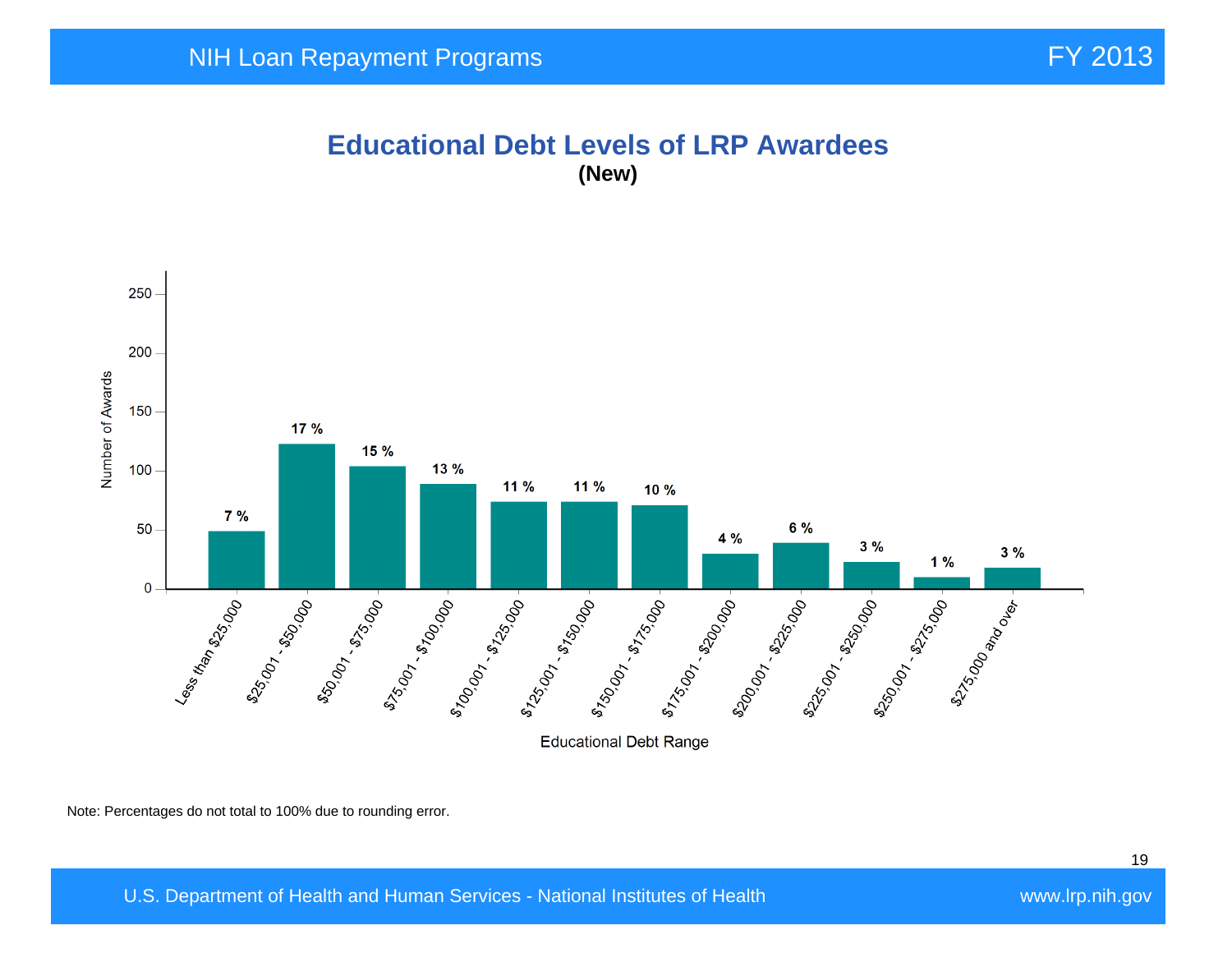#### **Number of Prior LRP Awards Received by LRP Participants (Renewal)**

| <b>LRP</b>                                                                 |     |     | 1 Prior Award 2 Prior Awards 3 Prior Awards 4 Prior Awards 5 Prior Awards 6 Prior Awards Total |    |   |   |     |
|----------------------------------------------------------------------------|-----|-----|------------------------------------------------------------------------------------------------|----|---|---|-----|
| <b>Clinical Research</b>                                                   | 202 | 100 | 40                                                                                             | 10 |   | 0 | 356 |
| Pediatric Research                                                         | 74  | 39  | 11                                                                                             | 9  | 0 | 0 | 133 |
| <b>Health Disparities Research</b>                                         | 73  | 29  | 12                                                                                             |    | 0 | 0 | 115 |
| <b>Clinical Research for Individuals</b><br>from Disadvantaged Backgrounds |     | 4   | $\Omega$                                                                                       |    | 0 | 0 | 11  |
| Contraception and Infertility<br>Research                                  | 8   |     |                                                                                                |    |   |   |     |
| <b>Total</b>                                                               | 364 | 173 | 63                                                                                             | 20 |   |   | 624 |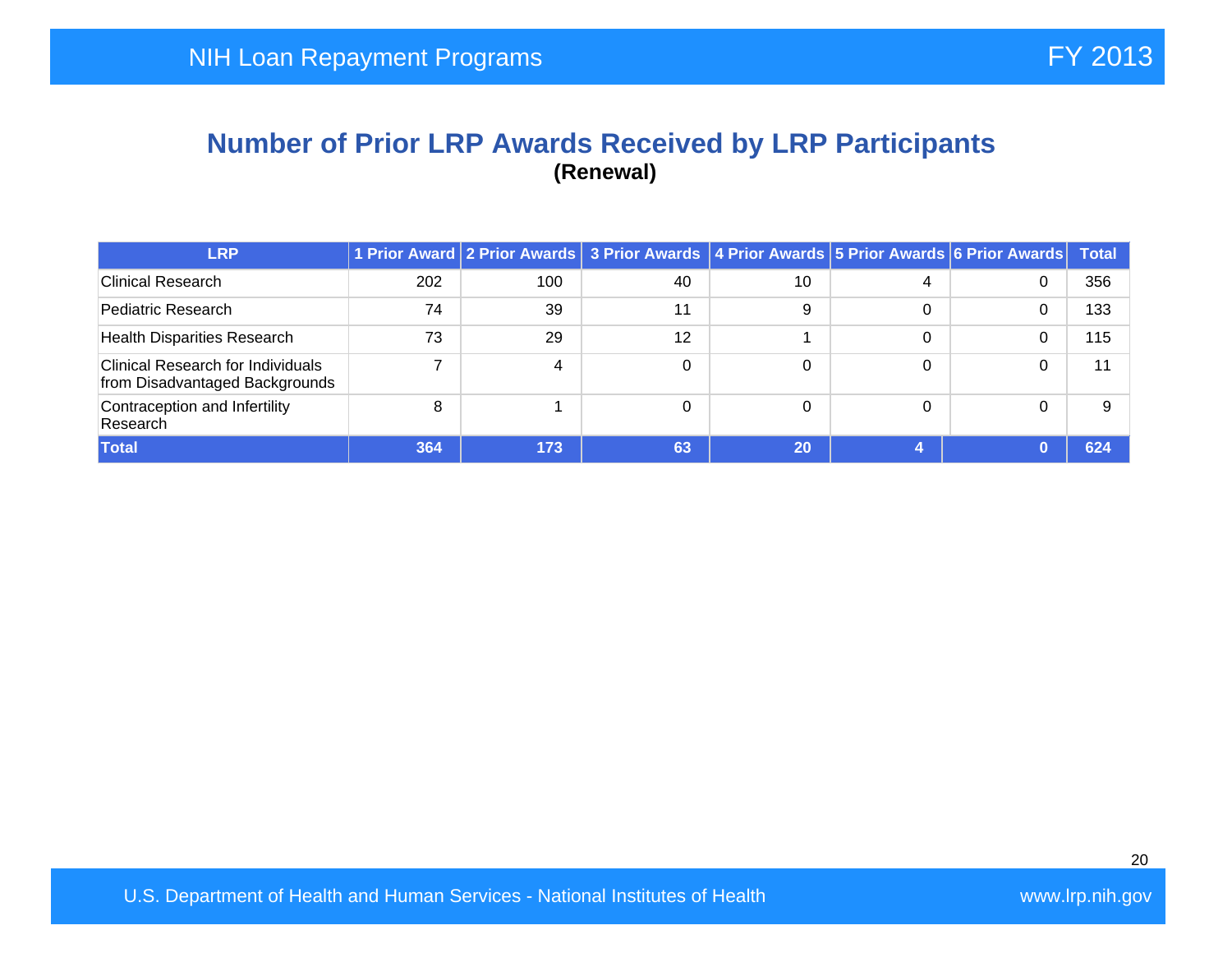#### **Applications, Awards, and Success Rates by Gender (New + Renewal)**

|                                                                                 | <b>Male Applicants</b> |                |                               | <b>Female Applicants</b> |              |                               | <b>Gender Distribution</b> |                      |  |
|---------------------------------------------------------------------------------|------------------------|----------------|-------------------------------|--------------------------|--------------|-------------------------------|----------------------------|----------------------|--|
| <b>LRP</b>                                                                      | <b>Applications</b>    |                | <b>Awards Success</b><br>Rate | <b>Applications</b>      |              | <b>Awards Success</b><br>Rate | Male Awards                | <b>Female Awards</b> |  |
|                                                                                 | N                      | $\mathsf{n}$   | $\frac{9}{6}$                 | N                        | $\mathsf{n}$ | $\%$                          | %                          | %                    |  |
| Clinical<br>Research                                                            | 749                    | 405            | 54                            | 759                      | 366          | 48                            | 53                         | 47                   |  |
| Pediatric<br>Research                                                           | 267                    | 131            | 49                            | 375                      | 163          | 43                            | 45                         | 55                   |  |
| Health<br><b>Disparities</b><br>Research                                        | 110                    | 52             | 47                            | 383                      | 176          | 46                            | 23                         | 77                   |  |
| Clinical<br>Research for<br>Individuals<br>from<br>Disadvantaged<br>Backgrounds | 14                     | $\overline{7}$ | 50                            | 22                       | 11           | 50                            | 39                         | 61                   |  |
| Contraception<br>and Infertility<br>Research                                    | 11                     | 4              | 36                            | 31                       | 13           | 42                            | 24                         | 76                   |  |
| Total                                                                           | 1,151                  | 599            | 52                            | 1,570                    | 729          | 46                            | 45                         | 55                   |  |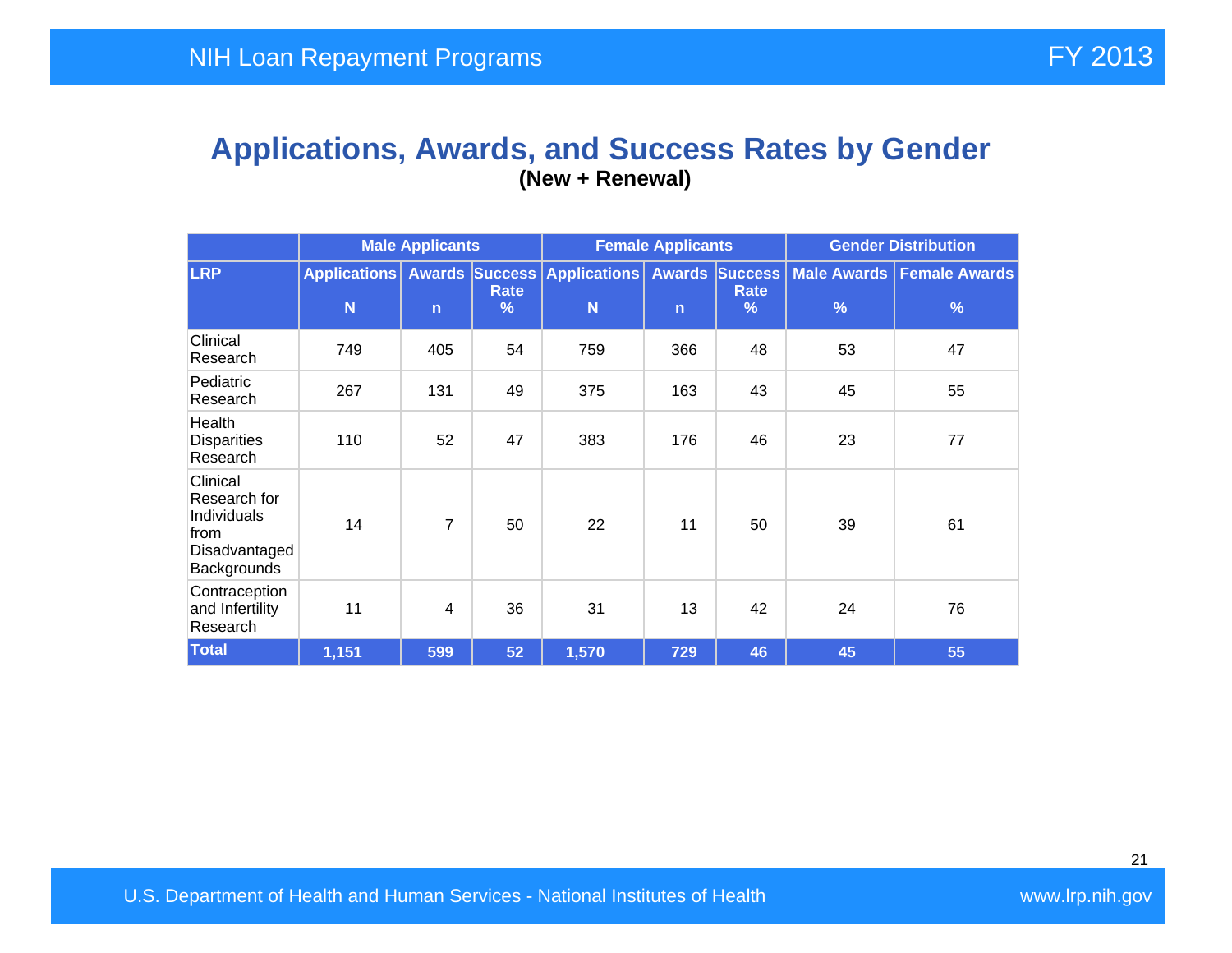## **Awardee Demographics by Ethnicity (New + Renewal)**

|                                                                     | <b>Awards</b> | <b>Hispanic or Latino</b> |         | <b>Not Hispanic or Latino</b> |            |  |
|---------------------------------------------------------------------|---------------|---------------------------|---------|-------------------------------|------------|--|
| <b>LRP</b>                                                          | N             | $\mathbf n$               | %       | $\mathsf{n}$                  | $\sqrt{2}$ |  |
| <b>Clinical Research</b>                                            | 771           | 38                        | 5       | 733                           | 95         |  |
| Pediatric Research                                                  | 294           | 12                        | 4       | 282                           | 96         |  |
| <b>Health Disparities Research</b>                                  | 228           | 32                        | 14      | 196                           | 86         |  |
| Clinical Research for Individuals from<br>Disadvantaged Backgrounds | 18            | $\star$                   | $\star$ | 15                            | 83         |  |
| Contraception and Infertility<br>Research                           | 17            | $\star$                   | $\star$ | 13                            | 76         |  |
| <b>Total</b>                                                        | 1,328         | 89                        |         | 1,239                         | 93         |  |

\*Restricted Data – small-sized groups cannot be reported due to participant confidentiality considerations.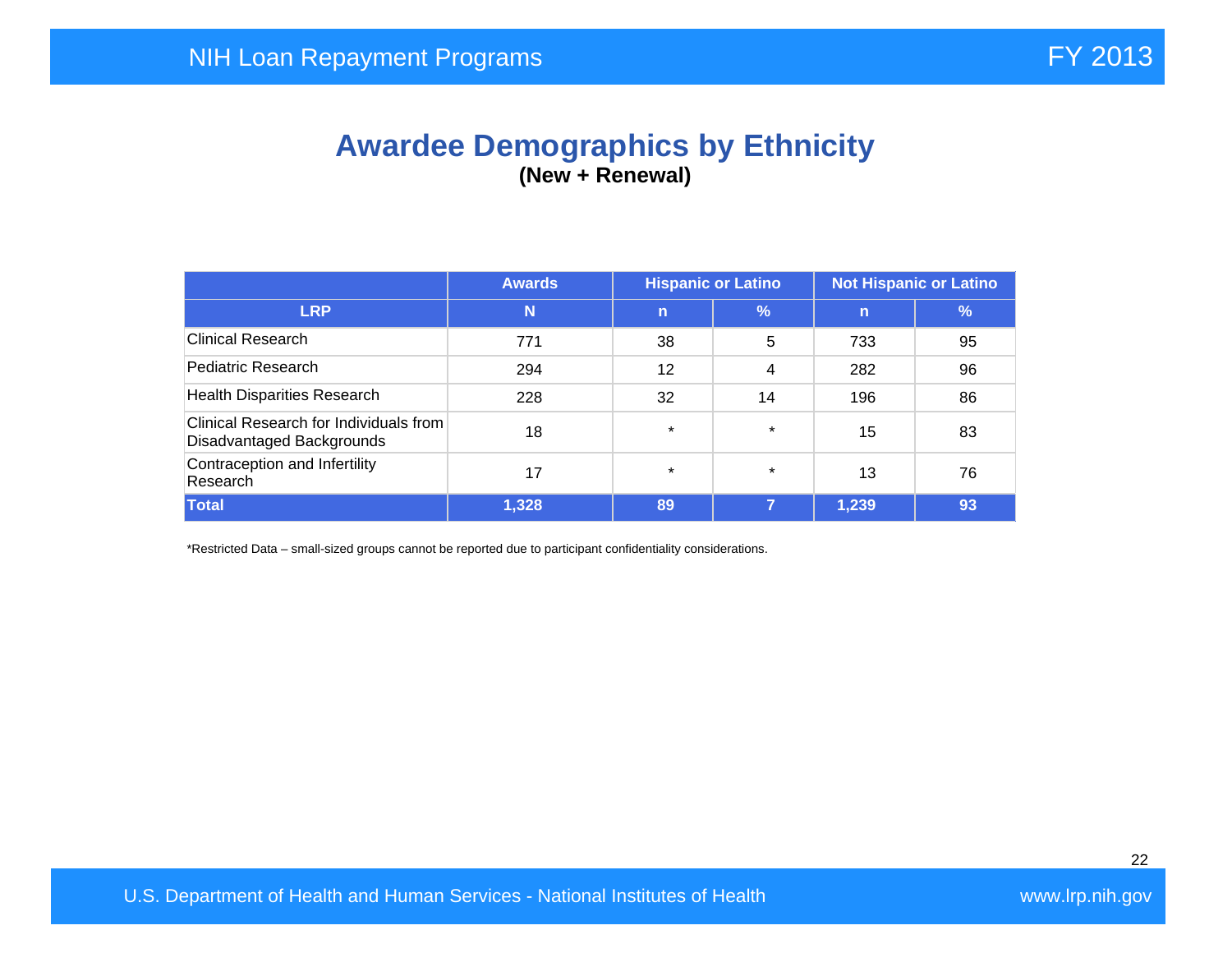## **Awardee Demographics by Race (New + Renewal)**

| <b>LRP</b>                                                                       | <b>Awards</b> | <b>American</b><br><b>Indian or</b><br><b>Alaska</b><br><b>Native</b> |            | <b>Black or</b><br><b>African</b><br><b>American</b> |         | <b>Asian</b> |            | <b>Native</b><br><b>Hawaiian or</b><br><b>Other Pacific</b><br><b>Islander</b> |               | <b>White</b> |               | <b>More Than</b><br><b>One Race</b> |               | <b>Other No</b><br><b>Response</b> |               |
|----------------------------------------------------------------------------------|---------------|-----------------------------------------------------------------------|------------|------------------------------------------------------|---------|--------------|------------|--------------------------------------------------------------------------------|---------------|--------------|---------------|-------------------------------------|---------------|------------------------------------|---------------|
|                                                                                  | N             | $\mathsf{n}$                                                          | $\sqrt{2}$ | n                                                    | %       | n            | $\sqrt{2}$ | $\mathsf{n}$                                                                   | $\frac{9}{6}$ | n            | $\frac{9}{6}$ | n                                   | $\frac{1}{2}$ | $\mathsf{n}$                       | $\frac{9}{6}$ |
| <b>Clinical Research</b>                                                         | 771           | $\star$                                                               | $\star$    | 26                                                   | 3       | 87           | 11         | $\star$                                                                        | $\star$       | 572          | 74            | 19                                  | 2             | 65                                 | 8             |
| <b>Pediatric Research</b>                                                        | 294           | $\star$                                                               | $\star$    | 12                                                   | 4       | 26           | 9          | $\star$                                                                        | $\star$       | 227          | 77            | $\star$                             | $\star$       | 23                                 | 8             |
| <b>Health Disparities</b><br>Research                                            | 228           | 7                                                                     | 3          | 68                                                   | 30      | 20           | 9          | $\star$                                                                        | $\star$       | 96           | 42            | 18                                  | 8             | 18                                 | 8             |
| <b>Clinical Research for</b><br>Individuals from<br>Disadvantaged<br>Backgrounds | 18            | $\star$                                                               | $\star$    | $\star$                                              | $\star$ | $\star$      | $\star$    | $\star$                                                                        | $\star$       | 10           | 56            | $\star$                             | $\star$       | $\star$                            |               |
| Contraception and<br>Infertility Research                                        | 17            | $\star$                                                               | $\star$    | $\star$                                              | $\star$ | $\star$      | $\star$    | $\star$                                                                        | $\star$       | 11           | 65            | $\star$                             | $\star$       | $\star$                            |               |
| <b>Total</b>                                                                     | 1,328         | 10                                                                    |            | 110                                                  | 8       | 137          | 10         | $\star$                                                                        |               | 916          | 69            | 43                                  | 3             | 111                                | 8             |

\*Restricted Data – small-sized groups cannot be reported due to participant confidentiality considerations.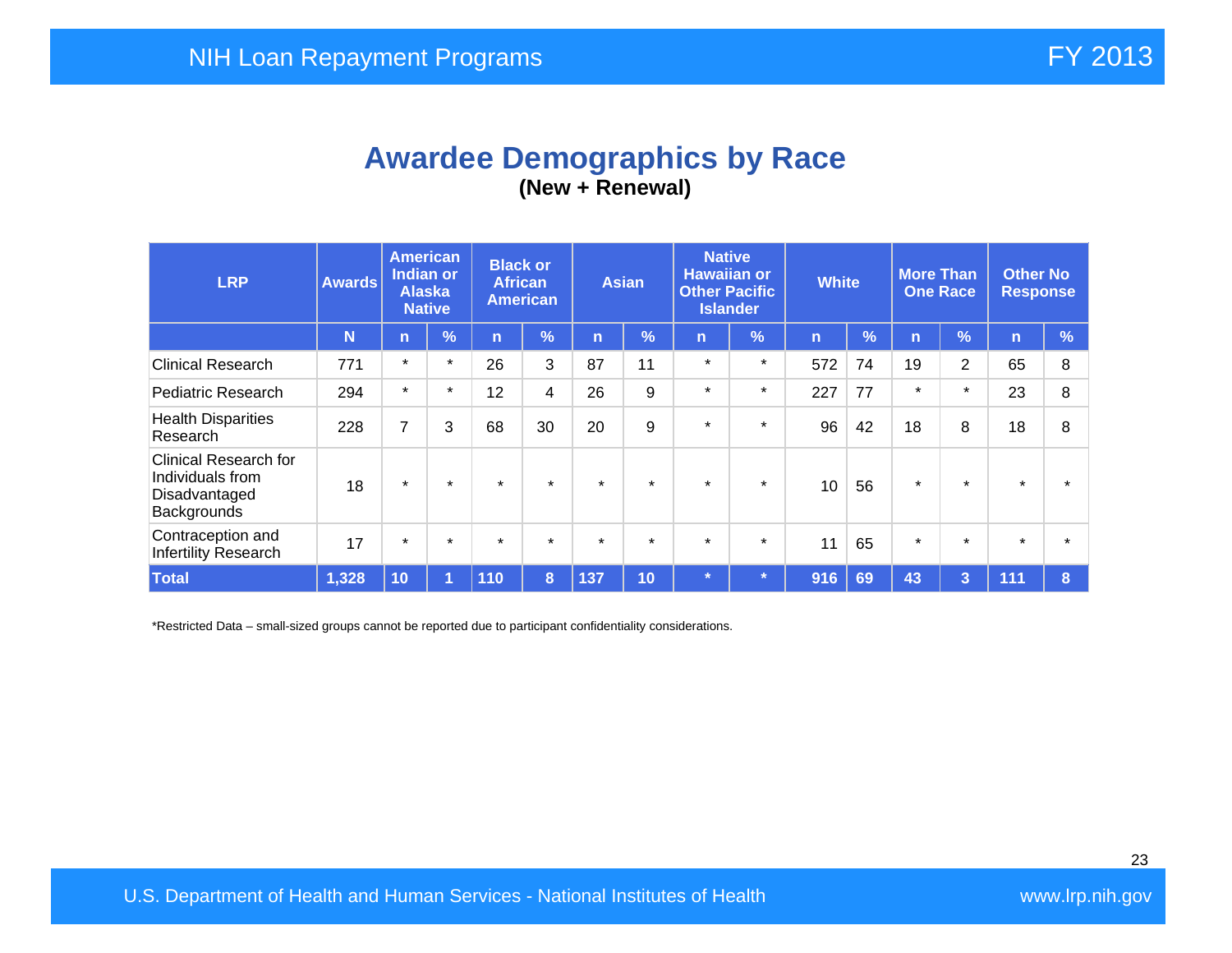#### **Number of Awardees by State (New + Renewal)**